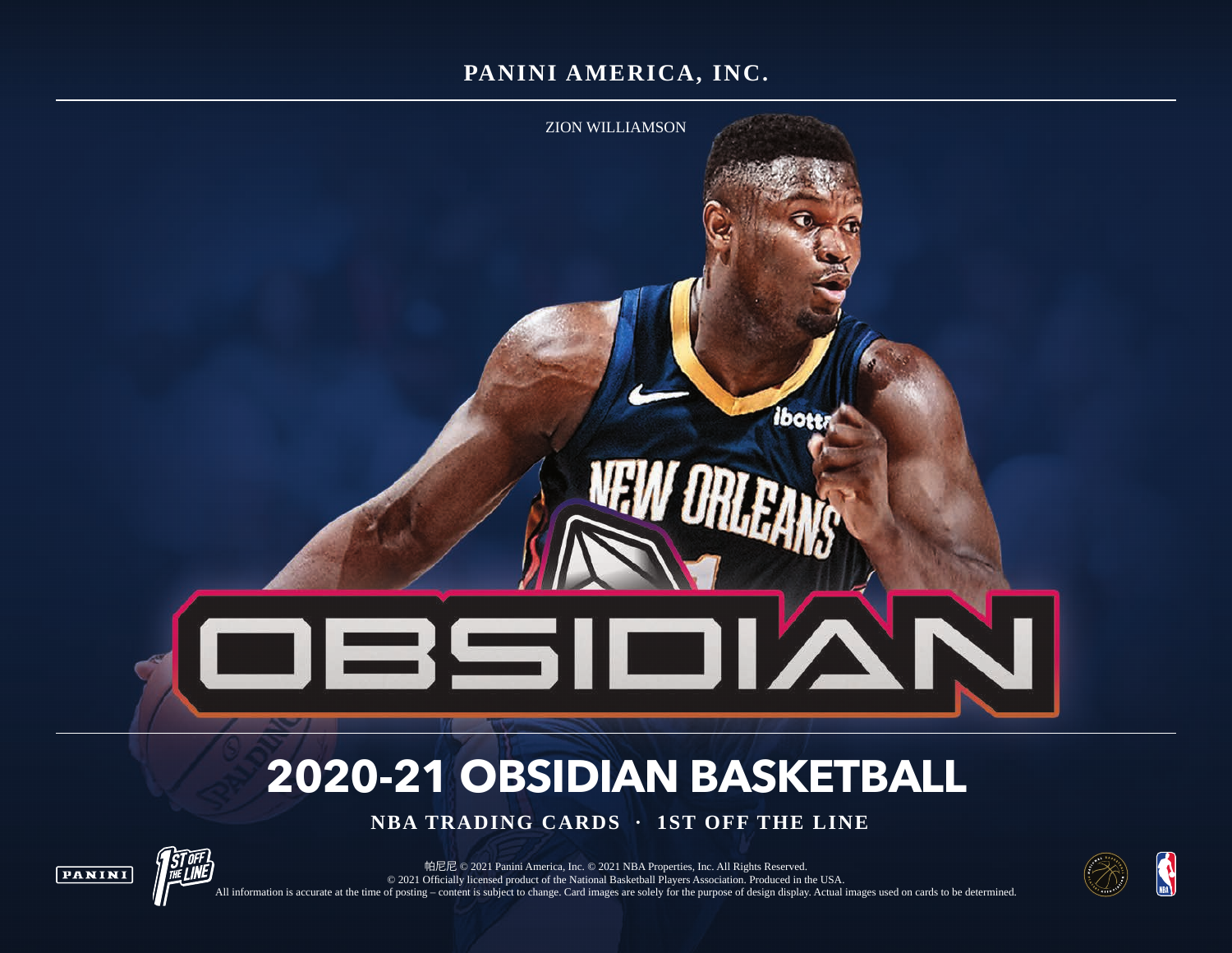## **OBSIDIAN** BASKETBALL **2020-21 NBA TRADING CARDS · 1ST OFF THE LINE**







Card images are solely for the purpose of design display. Card images are solely for the purpose of design display. Card images are solely for the purpose of design display.

#### **ROOKIE JERSEY AUTOGRAPHS ELECTRIC ETCH RED**

#### **ROOKIER JERSEY INK ELECTRIC ETCH WHITE MOJO**

#### **ROOKIE JERSEY AUTOGRAPHS ELECTRIC ETCH YELLOW**

Search for autographs from the top rookies in Rookie Jersey Autographs and Rookie Ink in parallels such as Electric Etch Purple, Orange, Green, Yellow, Red, and the one-of-a-kind White Mojo!



**PANINI** 

帕尼尼 © 2021 Panini America, Inc. © 2021 NBA Properties, Inc. All Rights Reserved. © 2021 Officially licensed product of the National Basketball Players Association. Produced in the USA. All information is accurate at the time of posting – content is subject to change. Card images are solely for the purpose of design display. Actual images used on cards to be determined.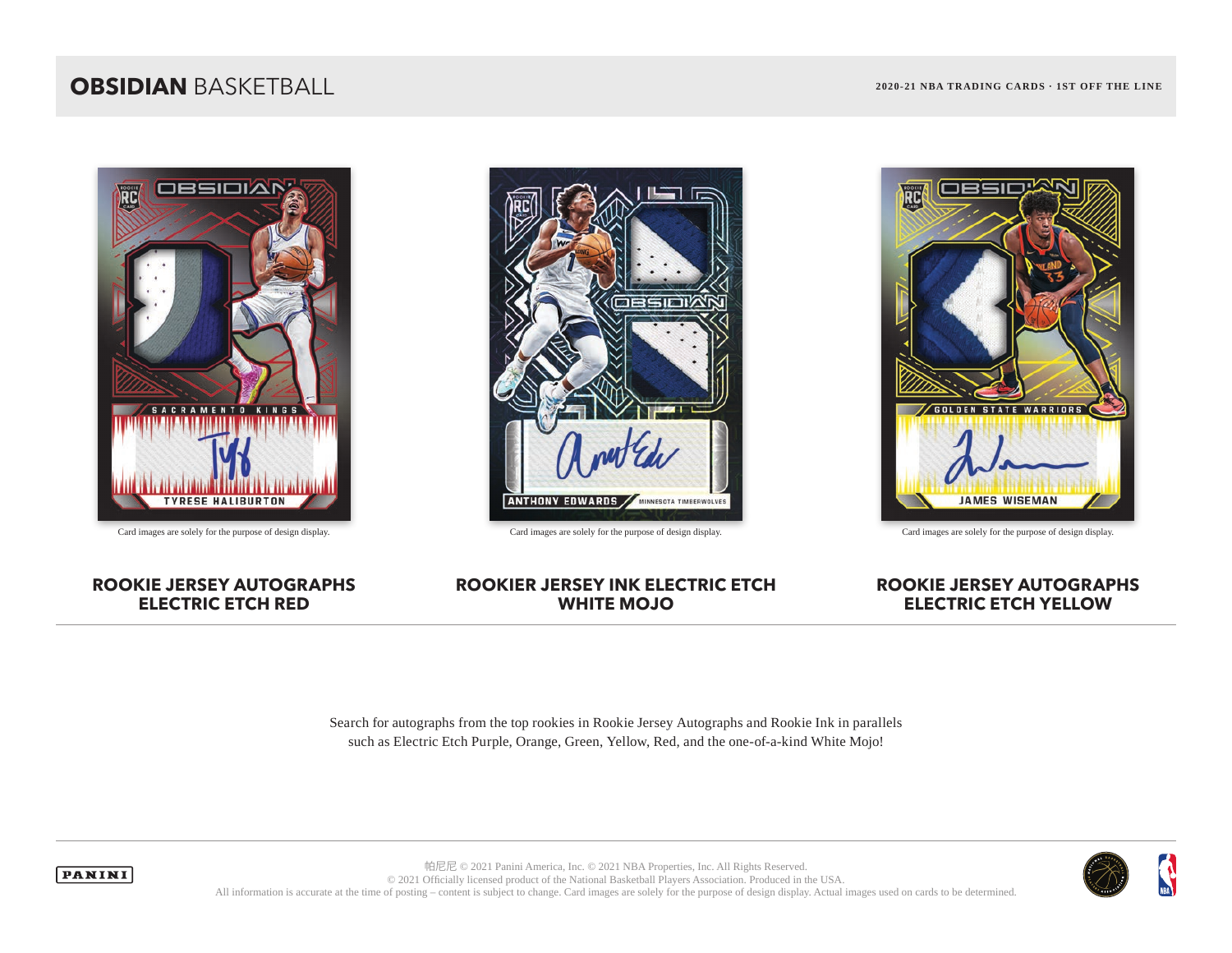### **OBSIDIAN** BASKETBALL **2020-21 NBA TRADING CARDS · 1ST OFF THE LINE**





Card images are solely for the purpose of design display. Card images are solely for the purpose of design display. Card images are solely for the purpose of design display.



#### **GALAXY AUTOGRAPHS ELECTRIC ETCH RED**

#### **AURORA AUTOGRAPHS ELECTRIC ETCH WHITE MOJO**

### **MATRIX MATERIAL AUTOS ELECTRIC ETCH PURPLE**

Find autographs of the top superstars in the league in card sets such as Galaxy Autographs, Lighting Strike Signatures, Onyx Autographs, Volcanic Signatures, and the brand new Aurora Autographs and Matrix Material Autos.





帕尼尼 © 2021 Panini America, Inc. © 2021 NBA Properties, Inc. All Rights Reserved. © 2021 Officially licensed product of the National Basketball Players Association. Produced in the USA. All information is accurate at the time of posting – content is subject to change. Card images are solely for the purpose of design display. Actual images used on cards to be determined.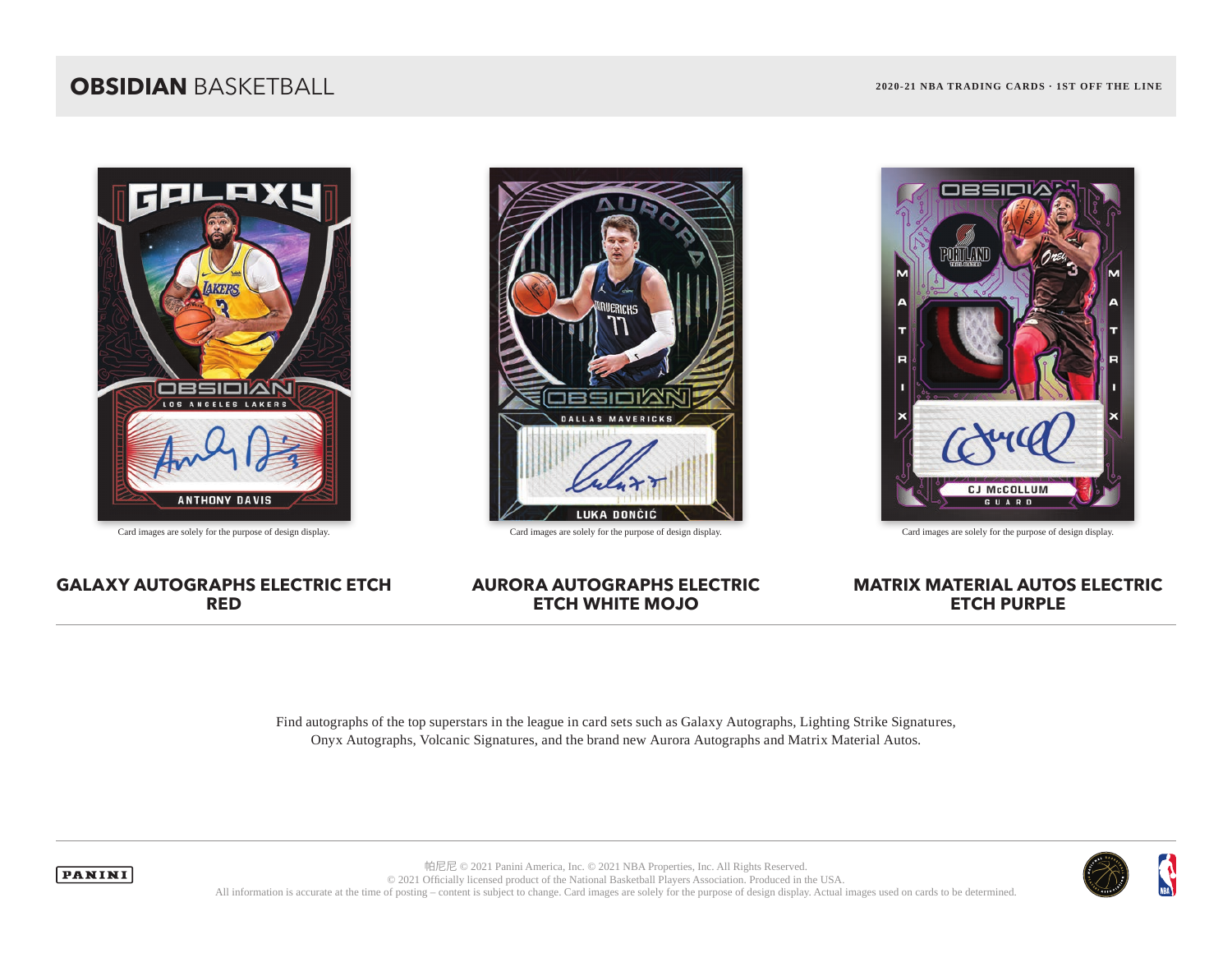## **OBSIDIAN** BASKETBALL **2020-21 NBA TRADING CARDS · 1ST OFF THE LINE**



**BASE ELECTRIC ETCH BLUE FOTL BASE ELECTRIC ETCH CONTRA FOTL BASE ELECTRIC ETCH BLUE FOTL**



Card images are solely for the purpose of design display. Card images are solely for the purpose of design display. Card images are solely for the purpose of design display.



*FOTL EXCLUSIVE FOTL EXCLUSIVE FOTL EXCLUSIVE*

Look for one Base Electric Etch Blue FOTL (#'d/16) or Base Electric Etch Contra FOTL (#'d/3) in each 1st Off the Line box! Find the top veteran and rookie players around the league!





帕尼尼 © 2021 Panini America, Inc. © 2021 NBA Properties, Inc. All Rights Reserved. © 2021 Officially licensed product of the National Basketball Players Association. Produced in the USA. All information is accurate at the time of posting – content is subject to change. Card images are solely for the purpose of design display. Actual images used on cards to be determined.